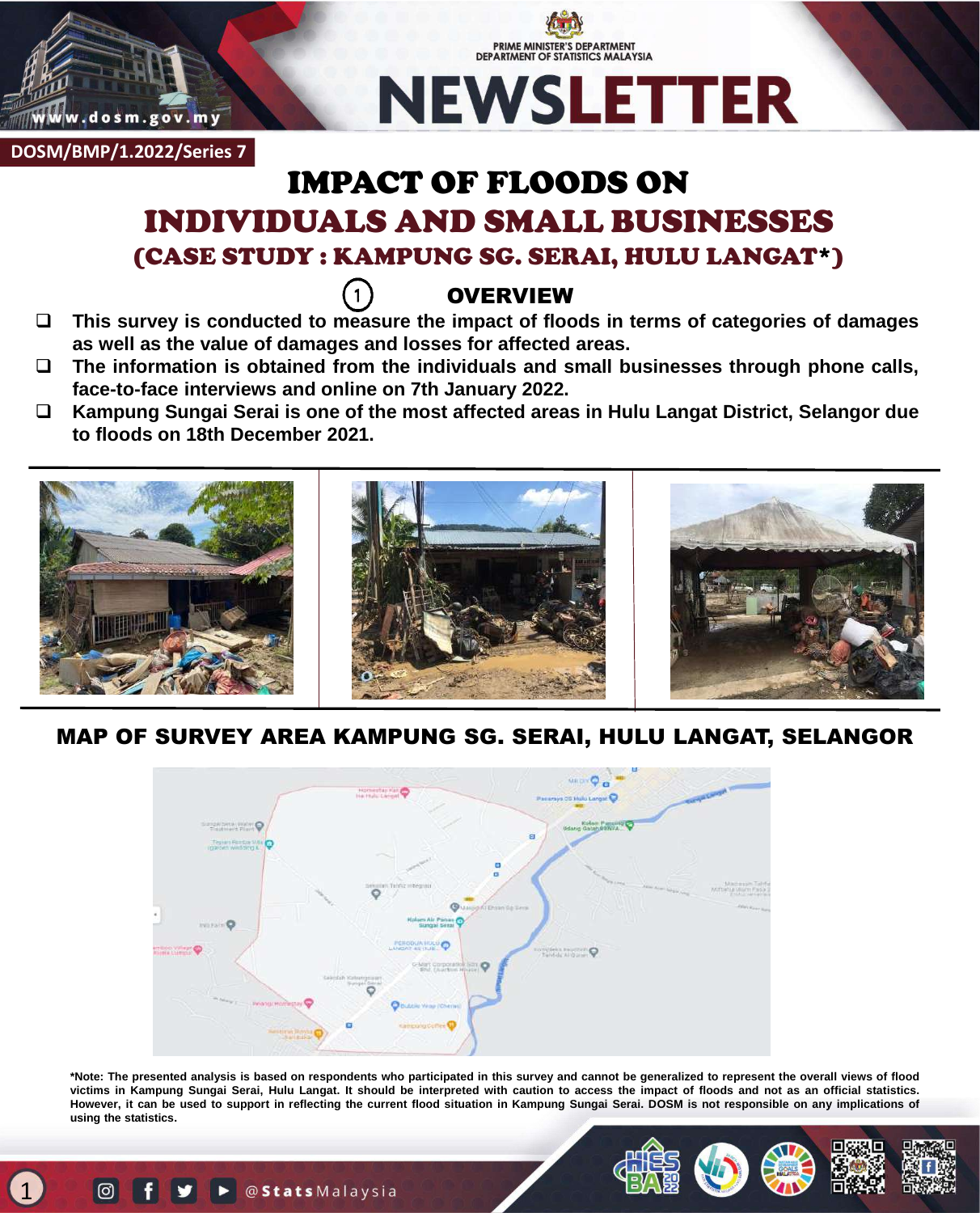

EFFECTS OF DAMAGE DUE TO FLOODS  $\overline{4}$ 

**<1 1 - 3 4 - 6 7 - 9 >9**

**Year**

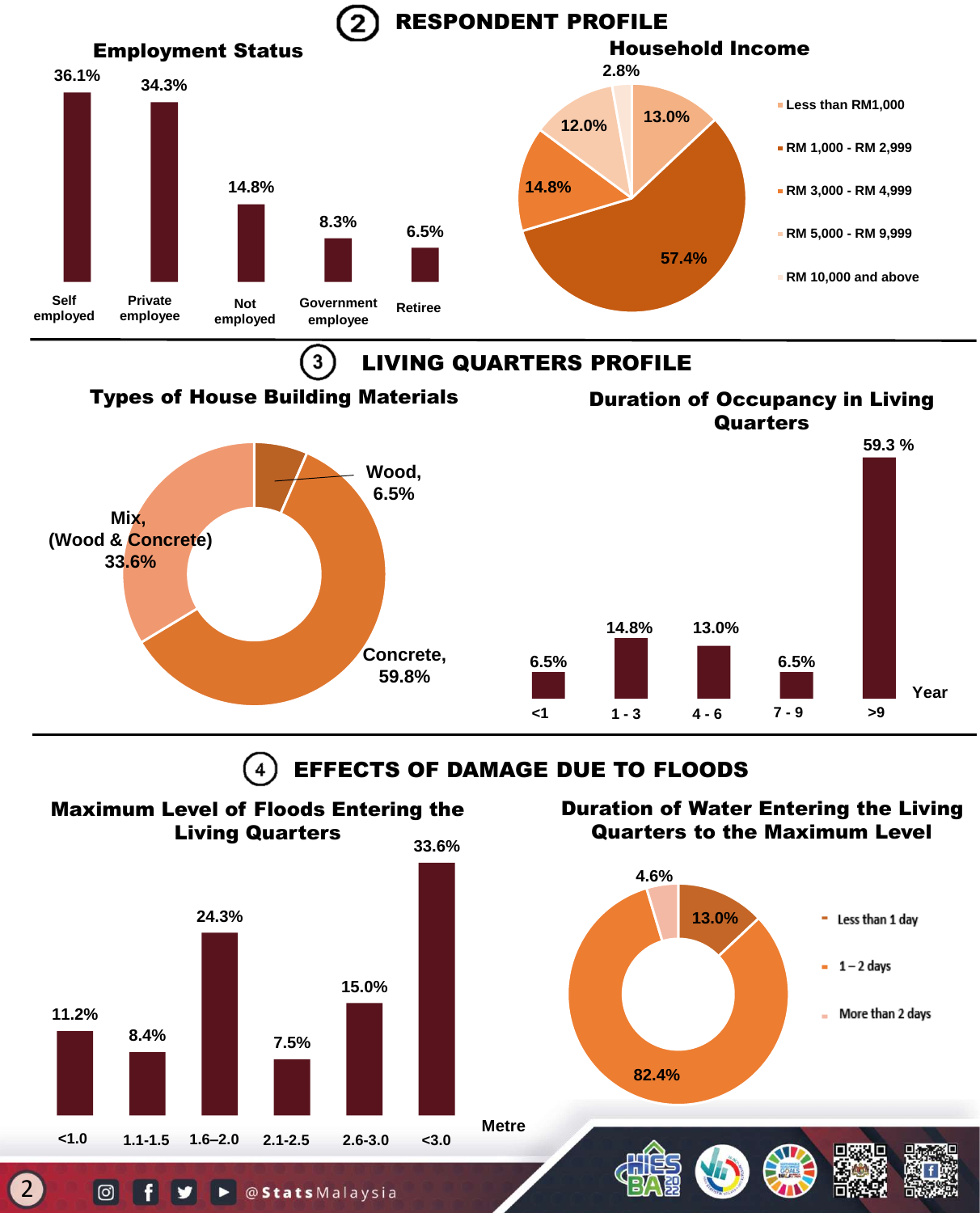

▶ @ Stats Malaysia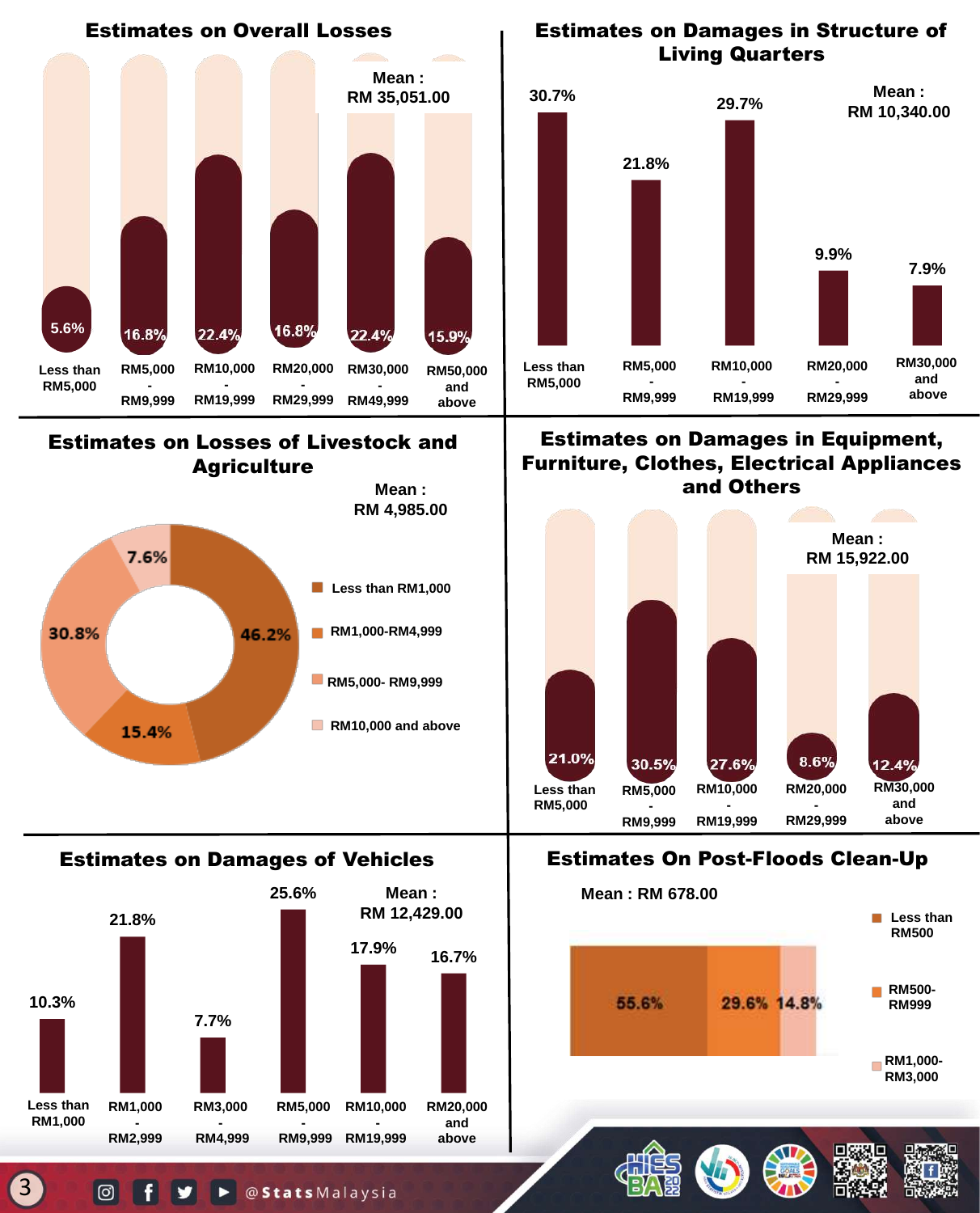# INSURANCE COVERAGE PLAN





### Duration Period Back To Normal Life



## Emergency Savings Value Types of Emergency Savings\*\*



**\*\*Note: Respondents can answer more than one type of emergency savings.**

4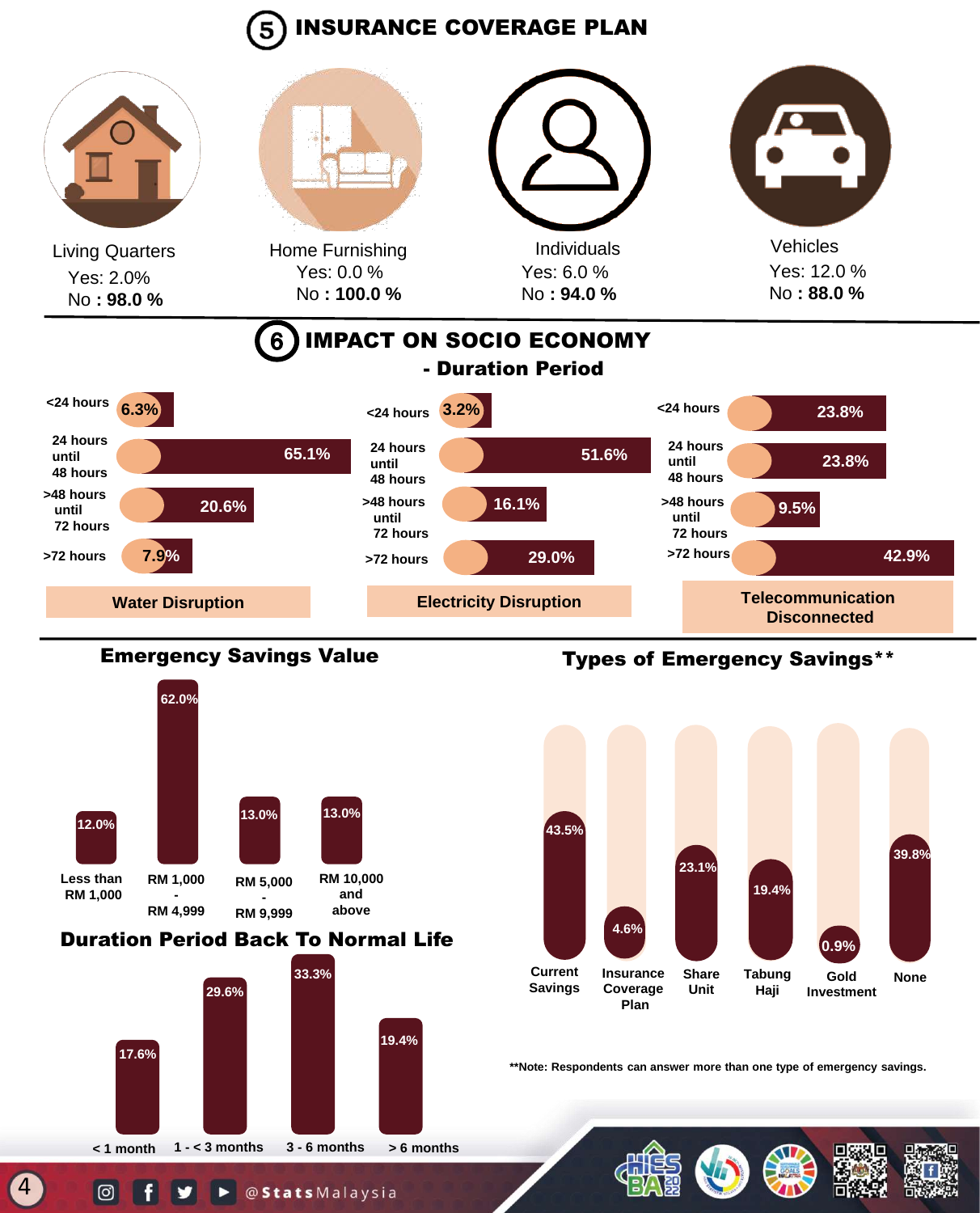#### Corporate Social Responsibility (CSR) Assistance Received\*\*







#### Types of Assistance Required\*\*



## IMPACTS ON SMALL BUSINESSES

#### Small Businesses (including Business Online ) <sup>1</sup>



5

**o** 

**1 Insurance Agents, Car/Motocycle Workshops, Doing business in the Market, Selling Food and Beverages, Grocery Stores, Selling Goods Online, Selling and Repairing Computer Equipment, Livestock (Goats), Selling Village Vegetables**





#### Effect on Sales Value/ Business Income Compared to Previous Week



**\*\*Note: Respondents can answer more than one type of Corporate Social Responsibility (CSR) assistance received or types of assistance required.**

@StatsMalaysia